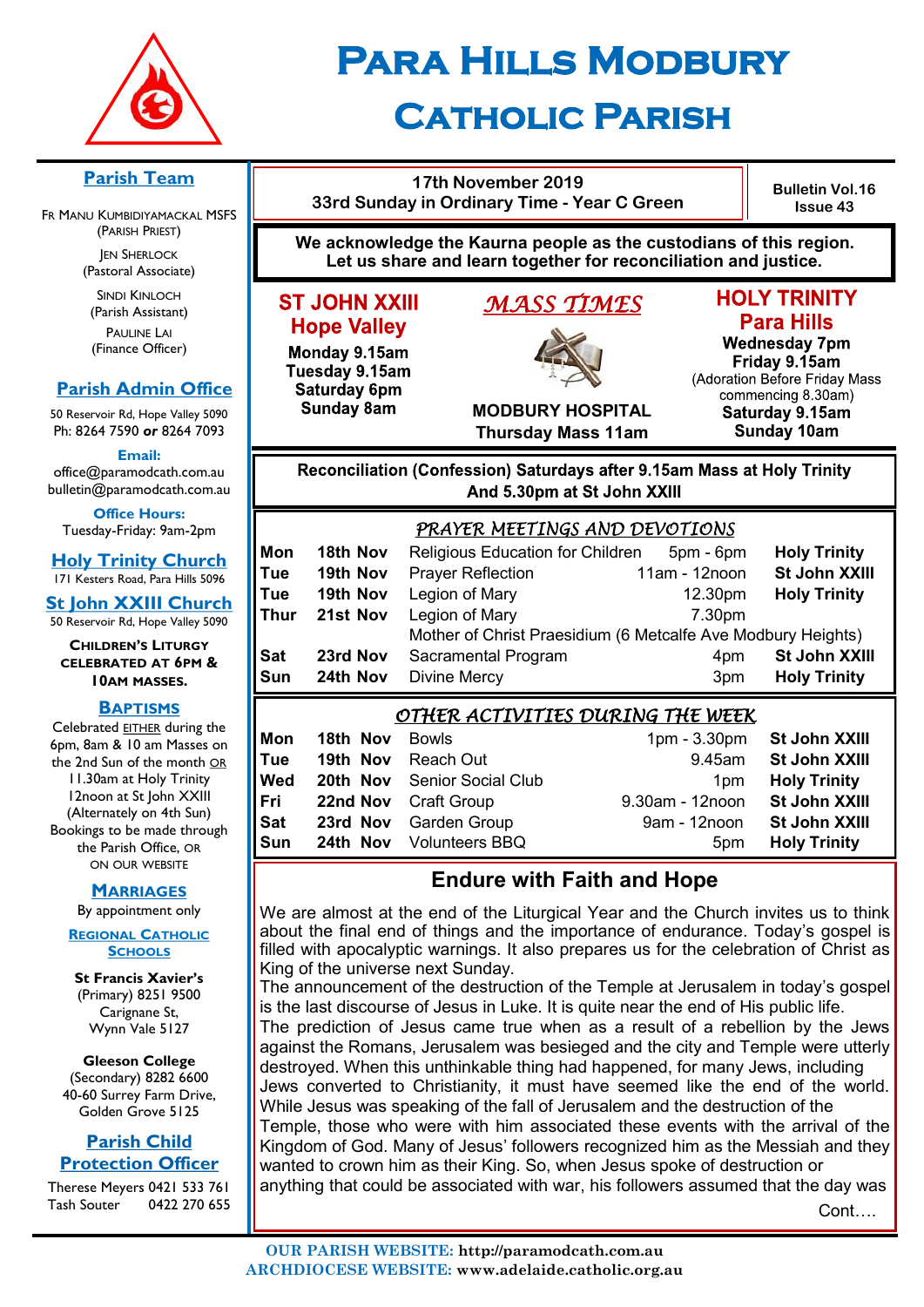near when Jesus would rule over them and the Roman domination would come to an end. They did not and could not comprehend the mission of Jesus and that the Kingdom of Jesus was not of this world.

Then, Jesus goes on to talk about the end of the world which would be preceded by all kinds of natural and man-made calamities like: wars; earthquakes; famines etc. He also speaks of the possible persecution and hatred which people will show towards them. When Jesus speaks of the persecutions awaiting his disciples, he consoles them saying that they should not be anxious about how they are to behave or what they are to say in such times. He gives them confidence when he tells them that they are not even to prepare their defence, because amidst all these, Jesus himself will give them eloquence and a wisdom that none of their opponents will be able to resist or contradict.

Now, many of the early Christians thought that persecution was also a sign of the coming end of the world. Jesus, however, reminds us that it is an integral part of the Church's ongoing life. Christianity and persecution will go hand in hand. And so, it has been. What then is the proper Christian attitude in the midst of these realities? The message of Jesus is loud and clear. It should be that of hopeful endurance, knowing that God's goodness will triumph over evil, and faith will overcome fear and suffering. He tells us strongly that we ought to remain close to him and be firm in our faith and the ultimate victory will be ours. This is not simply a utopian promise.

Yes, there will be an end. To many people the end of the world is tragic. Christianity, however, thinks otherwise. It is not an end but rather a beginning; an event not to be afraid of. The Gospel tells us that we are to get ready for that day when God will call us to himself. Our faith tells us that there is no need to live in fear and anxiety regarding the future. Rather, we are to focus on the present time, on today, the here and now. We are invited to seek and find him in all things, in every person, in every place, in every experience. We are called to prepare ourselves for the future by loving and serving others at every possible occasion. The gospel invites us to be prepared to receive the Lord worthily without any fear, to persevere in our living faith and look forward in hope.

Tanulumbudramalaka

**Memorial Mass** On Friday the 29th November 2019 at St John XXIII we will be holding our Annual Memorial Mass at 7pm,followed by a shared supper

00000000000000

ddddddddddddddddddddddd

All Parishioners Welcome .<br>66666666666666666666666666

| Readings for next Sunday, 24th Nov 2019 |      |             |
|-----------------------------------------|------|-------------|
| 1st Reading 2 Sam                       |      | $5:1-3$     |
| 2nd Reading Col                         |      | $1:12 - 20$ |
| Gospel                                  | Luke | 23:35-43    |

|              | <b>Saints/Feast Days Of the Week</b> |
|--------------|--------------------------------------|
| 18th Nov     | Dedication of the Basilicas          |
|              | of Sts Peter & Paul, Apostles        |
| 21st         | The Presentation of the              |
|              | <b>Blessed Virgin Mary</b>           |
| 22nd<br>23rd | <b>St Cecilia</b>                    |
|              | St Columban, St Clement I            |

**Our Community's Prayer Petitions** 

*PLEASE NOTE: THE NAMES ON THE SICK LIST WILL REMAIN FOR TWO MONTHS ONLY UNLESS OTHERWISE NOTIFIED.*

**BULLETIN PRAYER LIST:** Please note that names can only be added to this list by immediate family, or the ill person themselves (for reasons of privacy).

#### **Please Remember in your Prayers Those who are sick, especially:**

Margaret Pitt, Patricia Kopf, Darcy Ridley, Paul Holmes, Dudley Dolman, Father Peter Milburn, Maria Hand, Emma Gammon, Asher Caudle, David North, Elijah Neri, Wayne Collins, Antoinette Pascale, Marg Dolman, Charlotte Fussell, Selena (Rose) Quinn, Phyllis Anthony, Reta Lockyer, John MacGrath, Ken Robinson, Graham Armstrong, Mary Redmond, Graham Speed, Marlen Piineda, David Truman, Bruce McAndie, Rosa Maria Santos, Sean Molloy, Betty Roper, Imperia De Ionno, Julie Reimann, Imelda Schulz, Maddison Calleja, Janice Forrester, Jim Marlow, Gerry Canavan, Jayden Lee, Audrey Athayde, Marie Boulton, Sr. Marleen Dewar OLSH, Kay Kennedy, Rita Robinson, Eileen Ryan, Gary Lockyer, Yvonne Summers.

> **Recently Deceased** Patricia Mary Carey, Sharyn Francese

*Thank You*

Just a short 'note' at this stage to say thanks for all your good wishes and prayers for my recovery. I think I've "turned the corner". It may be some time before I can say Mass in church (I can at home where I remember you all with gratitude)

God Bless Fr Peter



#### *CHILDREN'S PRAYER*

Heavenly Father, thank you for the gift of faith. Help us to share it with whomever we meet. Amen.

#### **HAPPY BIRTHDAY NOVEMBER BABIES**

22nd Nov Amanda Lunsden 23rd Nov Helen Lineage, Bruce Uern



**RESPONSORIAL PSALM: The Lord comes to rule the earth with justice.**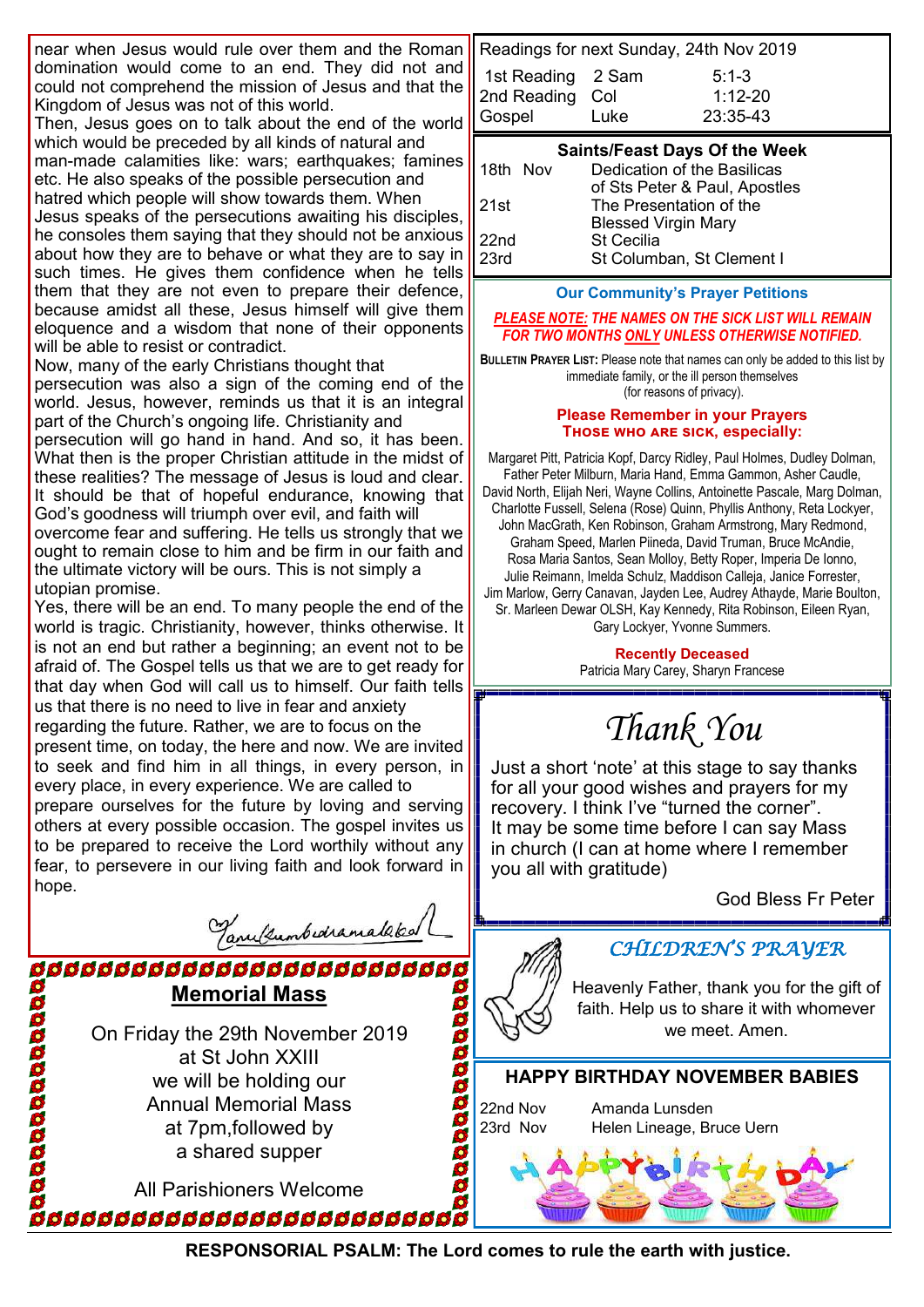**ST VINCENT DE PAUL HQ: 1300 729 202 from 9.00am — 1.00pm or www.vinnies.org.au** 





#### **St Vincent de Paul Modbury Conference**

 *Lord your timeless lesson sings out in the voice of constant waves, in the wind through the trees and in the harmonies of life. Wash clean our ears to hear you, make us* 

*listen now, for we need your great wisdom to assist us in our life. Amen.*

> Four calls for assistance this week calls, covering 4 adults and 5 children

The compilation of the Christmas Hamper List has commenced with requests being taken by the Call Desk  $-$  1300 729 902  $-$  Not the Parish Office. In this period we also take hamper requests from those we are visiting for normal assistance. The list currently stands at 9 – last year we were able to provide 40.

Stamped (so the money goes into the local conference account) envelopes are available for donations toward the Christmas Appeal, and tax receipts will be provided. Returned envelopes can be put on the second collection, handed to a Vinnies member, or dropped off at the Parish Office.

Now that the Giving Tree is in place, we ask that you continue your generous support of the provision of assistance by taking a tag from the tree and returning the tag and food item to go into the hampers

Thank you and God Bless

#### **REACH OUT GROUP**

Tuesday 19th November 2019 9.15am Mass at St John XXIII Followed by a cuppa. All Welcome

| Reader:                   | Mary Mattner                             |
|---------------------------|------------------------------------------|
| Offertory:                | Irene & Rafael Melegh                    |
|                           | Communion: Maureen Kenny & Margaret Dunn |
| Altar Server: Jos Hensing |                                          |

For information about Reach Out please call Maureen Kenny Ph: 8396 7682 or M: 0418 821 859



DEVELOPMENT FUND 2019

Congratulations Anna Mervart No. 101

Drawn by Joy Knowles

 Contact: Barbara Mathews 8258 8806 to be included in the draw.

#### *STAY FOR A CUPPA*



Thanks to some of our wonderful volunteers, we will be having a cuppa after all Masses next Weekend

Please join us.

#### **Thank You - Volunteers Weekend Dinner /BBQ**

We will be holding a BBQ to show our appreciation for all the wonderful work our many volunteers

do within the parish.

#### *Sunday 24th November 2019*

#### *at 5pm in the Holy Trinity Church Hall.*

All Masses on the weekend of the 23rd/24th November will be dedicated to our Volunteers.





#### **Plenary Council 2020** *'Listen to what the Spirit is saying …' Rev 2:7*

#### **What's next in our parish?**

We will convene two sessions where parishioners will be able to join a discussion group on one of the Listening and Discernment themes. There will be tea, coffee and finger food available. You will be able to choose either or both (should you want to discuss more than one of the themes) of the following sessions:

30<sup>th</sup> November at St John XXIII following 6pm Mass

• 8<sup>th</sup> December at Holy Trinity following 10am Mass. Each Discernment session is expected to result in a response that we can summarise and submit via the Plenary Council website. The Australia wide responses will be used to 'flesh out' the agenda for discussion at the Plenary Council in October 2020

#### *Legion of Mary*

The Legion of Mary will be holding a Memorial Mass for all our deceased members, auxiliaries and families on Wednesday 20th November commencing with the Rosary at 6.30pm All parishioners welcome

#### **SACRAMENTAL PROGRAM**

Our next Sacramental Workshop will be on next Saturday 23rd of November at 4pm at St John XXIII. Please bring the "Who am I am and who is God" booklet to the workshop. Bring along a plate of food to share at the end of the session.

We ask our Parish Community to pray for the children as they prepare to receive the Sacraments of Reconciliation, Confirmation and First Holy Communion.

**GOSPEL ACCLAMATION: Alleluia, alleluia! Lift up your heads and see; your redemption is near at hand. Alleluia!**